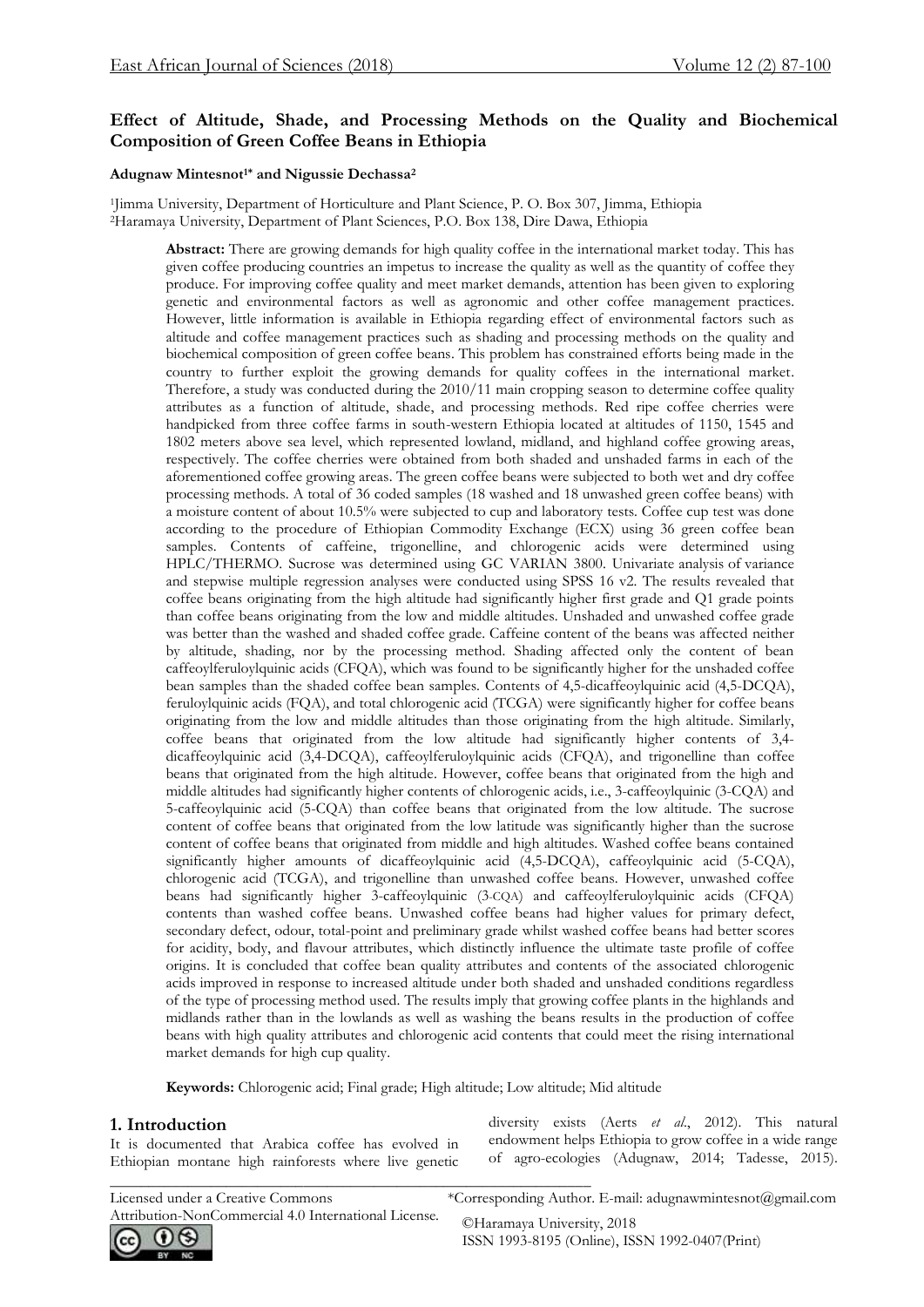Climate (temperature, light and water) and altitude, among others, are well known to play an important role through affecting temperature and availability of light and water in the ripening process of coffee cherries (Decazy *et al*. 2003). The distribution of sunshine has also been identified as being a strong influential factor on flowering, bean expansion, and ripening. In line with this, the effect of shade was studied where some findings (Vaast *et al*. 2005) revealed a decrease in coffee tree productivity in response to shading by about 20%, thereby reducing the alternate bearing pattern. The finding by Vaast *et al*. (2005) also revealed positive effects of shade on bean size and composition as well as beverage quality by delaying berry flesh ripening by up to one month. In addition, the presence of shade trees, especially leguminous species, is known to improve soil fertility and enhance coffee plantation sustainability (Soto-Pinto *et al*. 2000). In traditional coffee production systems (Adugnaw, 2014) with different levels of shade, however, berries ripen more slowly and yields are lower but green coffee beans and cup quality are superior (Pohlan and Janssens, nd).

 The flavour and aroma of coffee are believed to be affected by the presence of various volatile and nonvolatile chemical constituents such as proteins, amino acids, fatty acids, and phenolic compounds, and also by the action of enzymes on some of these components (Gichimu *et al*., 2014). The role of biochemical composition of green coffee bean on cup quality was also reported by various researchers (Ky *et al.*, 2001; Yigzaw *et al*., 2007; Gichimu *et al*., 2014). A review by Alonso-Salces *et al*. (2009) revealed that all of the cinnamoyl derivatives play an important role in coffee quality, being responsible for its organoleptic properties. For instance, according to the aforementioned authors, the quality of the beverage increased as the chlorogenic acid (CGA) content decreased. Beverage bitterness is assumed to associate with caffeine content.

 Higher elevations produce hard, dense beans (higher quality than soft beans) that are more sought-after than beans grown at lower elevations, because they have a higher concentration of sugars, which produce more desired and nuanced flavors (Vaast *et al.*, 2006; [Scott,](https://driftaway.coffee/author/scottdriftaway-co/)  2015). Several factors contribute to the increased concentration of sugars in coffee grown at high elevations. Higher elevations impose harsh growing conditions like lower temperatures, bean maturation process thereby providing time for full physiological process and complex sugars to develop [\(Scott,](https://driftaway.coffee/author/scottdriftaway-co/) 2015). Higher elevations are well drained which reduces the amount of water the coffee plants can take up, and, in turn, their cherries show high dry matter content [\(Scott,](https://driftaway.coffee/author/scottdriftaway-co/)  2015). Moreover, as the rate of plant growth is slower at higher elevations the competition for growth factor remains low, and the pressure from pests and diseases is low. In fact, elevation does not just have a generic positive effect on a coffee's quality. It may vary from region to region and, certain general flavors are associated with different elevations. According to [Scott](https://driftaway.coffee/author/scottdriftaway-co/) (2015) for instance, at 762 meters coffee beverage will be soft, mild, simple, and bland; at 914 meters it will be sweet and smooth; at  $\sim$ 1,200 meters, it may have citrus, vanilla,

chocolate, or nutty notes, and at  $\sim$ 1,500 meters, it might be spicy, floral, or fruity.

 The wet or the dry method of coffee processing strongly influences and determines the quality of green coffees, thereby establishing characteristic flavour differences. Coffee beverages prepared from coffees obtained from the wet process are characterized by their full aroma and pleasant acidity while dry-processed coffees typically exhibit a so-called full body (Mazzafera and Robinson, 2000).

Guyot et al. (1996) reported small losses of caffeine (3%) during the soaking phase of the wet process as compared to the dry process. Chlorogenic acid subgroups or individual chlorogenic acids were also proved to be affected by processing (Guyot *et al.,* 1995; Leloup *et al.,* 2005). In other work, trigonelline was found to be reduced by wet treatment (Leloup *et al.* 2005). The composition of numerous metabolites, particularly that of amino acids (Bytof *et al.* 2005), carbohydrates (Knopp *et al.,* 2006), and chlorogenic acids (Balyaya and Clifford 1995; Guyot *et al.,* 1996;) differ significantly in wet and dry processed green coffees even if entirely identical starting material was used.

 Green coffee seeds contain up to 14 % of chlorogenic acids (CGA) which have a marked influence in determining coffee quality and play an important role in the formation of coffee acidity and bitterness (Selmar *et al*. 2000). The main groups of CGA found in green coffee beans are caffeoylquinic acids; 3- Caffeoylquinic acid (CQA) (10% of total CGA), 4- CQA(10% of total CGA), 5-CQA (56-62 % of total CGA); 3,4-dicaffeoylquinic acids (diCQA); 3,5- dicaffeoylquinic acids; 4,5 dicaffeoylquinic acids) all about 15-20% of total CGA; feruloylquinic acids (5-13% of total CGA); caffeoylferuloyl- quinic acids (the remaining percentage) (Clifford, 2003). The relatively high levels of chlorogenic acids and related compounds in coffee seeds reflect their physiological importance for the coffee plant, as well as their significant contribution to aroma and flavour formation of coffee beverage. Genetic factors, the degree of maturation, and to some extent environmental conditions and agricultural practices, are important determinants of the composition of chlorogenic acids in green coffee beans, and will also affect the final beverage. High levels of chlorogenic acid (CGA) were found to associate with low quality coffees and vice-versa (Selmar *et al.,* 2000). A study revealed a disagreeable flavour to coffee beverage due to addition of diCQA, which disappeared on subsequent addition of CQA (Selmar *et al.,* 2000). Moreover, Silva (1999) found higher CGA content in lower quality samples. Farah *et al.* (2006) also observed a strong association between higher levels of CQA (accounts for 60% of CGA contents in roasted coffee) and FQA and low cup quality. Coffee cup quality is reported to relate directly to polyphenol oxidase activity, and 5-CQA levels in mature coffee fruits seem to be inversely associated with polyphenol oxidase activity in coffee beans (Silva, 1999).

 Arabica coffees from certain regions of Ethiopia (e.g. Sidamo, Yirgacheffe, and Harar) fetch premium prices (Stanculescu *et al.,* 2011). There are other hitherto unknown regions in the country where 'fine specialty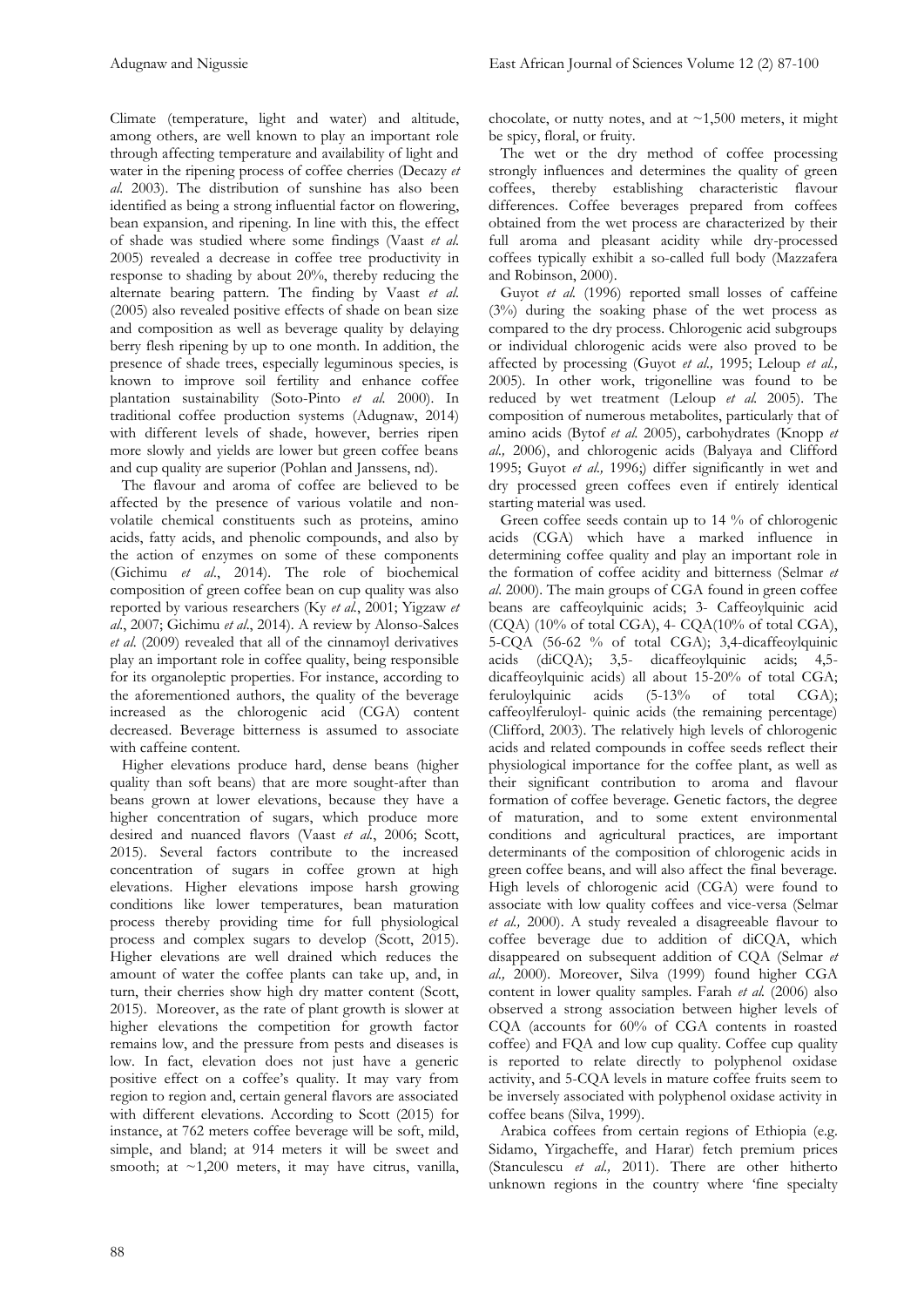coffees' are produced that are highly rated on the market (Adugnaw *et al.,* 2015b). It is generally understandable that inherent coffee quality could be influenced by environmental and management factors (Gichimu *et al.,* 2014). The role of chemical soil properties has been studied (Adugnaw *et al.,* 2015a). The diversity of suitable varieties, soil type, climate, cultivation methods, among others, enables Ethiopia to produce diverse and unique quality coffees for local and world markets (Tadesse, 2015). To cope with the growing consumption and demand of high quality coffee, improvement and valorisation of coffee quality in the coffee chain provides a new impetus, resulting in the segmentation of the market with substantial premium prices in the world (Hilina, 2010; Adugnaw *et al.,* 2015b). This scenario has led coffee-producing countries to give much attention to genetic, environmental, and management factors to cope with the market demands (Hilina, 2010). However, no sufficient information is available on the effect of altitude, shade and processing methods as well as associations of coffee quality attributes with biochemical composition of green coffee beans in Ethiopia. Thus, the objective of this study was to elicit information on the effect of altitude, shade, and processing methods on coffee quality attributes and their associations with the biochemical composition of green coffee beans.

# **2. Materials and Methods**

#### **2.1. Site Selection**

The study was conducted on coffee beans collected from three farms in south-western Ethiopia located at altitudes of 1150, 1545 and 1802 meters above sea level, which are designated as lowland, midland, and highland coffee growing areas in the country, respectively, (MoA, 2003). The coffee beans were collected from both shaded and unshaded coffee trees in all three farms. According to the National Meteorological Services Agency (2010), the study region is characterized by a mono-modal rainfall pattern of about 1565 mm, maximum and minimum temperatures of 26.1 and 13.2<sup>0</sup>C, respectively, relative humidity of 73.3%, and sunshine hours of 5.4 (Table 1). The farms were purposely selected considering the altitudinal ranges and uniformity in management methods. The selected farms belonged to the Coffee Plantation Development Enterprise. Nine sub-coffee farms were selected with shaded plots and unshaded plots.

#### **2.2. Experimental Procedures 2.2.1. Coffee Berry Collection**

Ripened coffee cherries were hand-picked at their peak ripening stages during the 2010/11 cropping season out of which washed and unwashed green coffee beans were carefully prepared without contamination in three replicates.

| Farm             | Region                         | Latitude           | Longitude       | Altitude (meters above sea level) |
|------------------|--------------------------------|--------------------|-----------------|-----------------------------------|
| Bebeka ( $N=3$ ) | Benchmaji/ SNNPRS <sup>1</sup> | $6^0$ 56.580'N     | 35030.607'E     | 1150                              |
| Goma $(N=3)$     | Jimma/ Oromia                  | $7^{\circ}55.253'$ | $36^{0}37.069'$ | 1545                              |
| Kossa ( $N=3$ )  | Jimma/ Oromia                  | 7057.223'N         | 36052.664'E     | 1802                              |

Note: <sup>1</sup>SNNPRS = Southern Nations, Nationalities, and Peoples Regional State

#### **2.2.2. Laboratory Analysis**

Table 1. Location of study sites.

**Cupping analysis**: A total of 36 coded samples (18 washed and 18 unwashed green coffee beans) with a moisture content of about 10.5% were used for the experiment. The coffee samples were handed over to ECX (100 g each), Jimma Centre.

**Raw quality analysis (40%):** The weight of 100 green coffee beans (HBW) for each sample was measured using a sensitive balance. Then the entire green coffee bean sample weighing 100 g for each sample was used for raw evaluation test before roasting. Then, primary and secondary defects, shape-make, colour, and odour of the coffee samples were assessed according to the procedure used by the Ethiopian Commodity Exchange (ECX) (ECX, 2010). According to ECX (2010) one full defect of Primary Defect is equated with one Full Black, one Full Sour, one Pod/Cherry, two Large Stones, five Medium Stones, two Large Sticks, or five Medium Sticks. Moreover, one full defect of secondary defect is equated with any of the following: Parchment (2-3), Hull/Husk (2-3), Broken/Chipped (5), Insect Damage (2-5), Partial Black (2-3), Partial Sour (2-3), Floater (5), Shell (5), Small Stones (1), Small sticks (1), or Water Damage (2-5).

**Roasting and brew preparation:** A batch roaster equipped with a cooling system, in which air was forced through a perforated plate, capable of roasting up to 500 g green coffee beans, was used for roasting the coffee beans. The entire 100 g of each bean sample was used and the beans were carefully roasted at the temperature of 170 - 200 °C to a medium brown roast colour (7 – 8) minutes).

 The roasted beans were ground to a medium level using Guatemala SB coffee grinder. Then, the powder was brewed. The water used for brewing contained 0.3 mmol to 1.2 mmol of calcium carbonate  $(CaCO<sub>3</sub>)$ , which was free from chlorine or other foreign flavour-affecting factors. Using the preheating graduating cylinder, 150 ml of boiled water (93 0C) was poured into a cup containing 12 g of roasted coffee powder and the infusion was allowed to steep for approximately 4 minutes to settle. The cup was then evaluated for its aroma. Then, the surface of the beverage was skimmed off to remove foams after which it was cooled down to a comfortable temperature (55  $\mathrm{^0C}$ ) for tasting (ISO, 2004).

**Cup quality analysis (60%):** A panel of three trained, experienced, and internationally certified (Q graders) cuppers took 6 to 8 cc of the brew from 5 cups using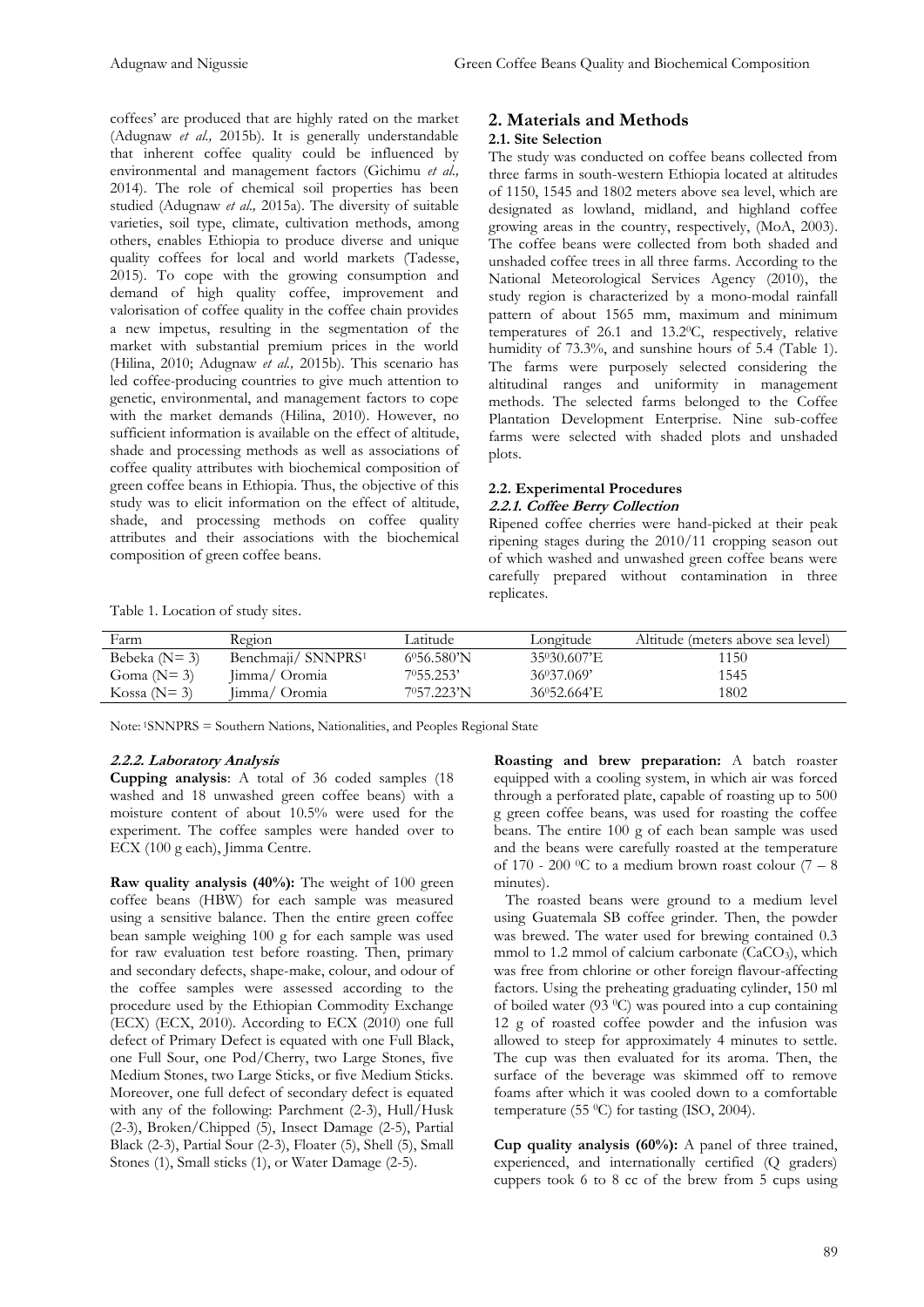soup spoons and forcefully slurped it to spread evenly over the entire surface of the tongue and palate and then expectorated onto a spittoon. Cup cleanness, acidity, body, and flavour were evaluated as per the standard method (ECX, 2010). Finally, the preliminary grade assessment was made based on the sum of scores of the raw and cup quality analyses which gives the total point. According to the definition by ECX (2010) raw value is the sum of points of primary defect, secondary defect, shape-make, colour, and odour, while cup quality is the sum of points of cup defect (number of cup defects out of five cups tested), acidity, body, and flavour (coffee brew taste in the mouth which indicates the natural and specific coffee characteristics).

**Chemical analysis:** Green coffee beans were subjected to freeze drying just before grinding to fine powder using a hand-held electrical Blade coffee grinder (Bosch MKM 6003 UC, Bean Container Capacity: 75 g, Power: 180 Watt). Grinding was assumed to be sufficient when the powder escaped to the ceiling of the cap of the grinder, and the powder was immediately packed in a plastic cup with a tight stopper, and kept in a desiccator until the laboratory analyses were conducted.

**Caffeine, Trigonelline and Chlorogenic acids**: The caffeine, Trigonelline and chlorogenic acid contents were determined using HPLC/THERMO following the method of Alonso-Salces *et al*. (2009): 0.1 g freeze dried green coffee powder was weighed in an Erlenmeyer flask of 50 ml. 10 ml of MeOH/Acetic Acid (30:7.5:2.5) containing 2 mg/ml ascorbic acid was added and then placed in an ultrasonic bath for 15 minutes. The extract was filtered using [Whatman filter papers](http://www.analytics-shop.com/gb/sample-preparation/filtration/whatman-filter/whatman-filterpapers.html) No.2, and subsequently over a 0.45 micrometer PTFE filter after which 1 ml of the filtrate was taken in a vial and injected into the HPLC/THERMO. The standard solutions of chlorogenic acid, caffeine and caffeic acid were mixed each at 0.5/1/1.5 mg/ml in one mixture in methanol and each solution was injected twice for calibration. A calibration curve was made using the standard concentration and area of sample and subsequently used to calculate the composition of the respective biochemical components using the area generated after the retention time. The detection was carried out at 278 nm (caffeine and trigonelline), and 324 nm (CGA). For the identification and quantitative analysis, a standard curve was prepared using standards of caffeine, trigonelline, and chlorogenic acids.

Sucrose measurement: Sucrose of the coffee beans was determined using GC VARIAN 3800 following the standard method. A sample of green coffee powder was freeze-dried and weighed (0.5 - 1 g) in 50 ml volumetric flask to which 30 ml distilled water plus 5 ml frozen Internal Standard Solution (ISS) (Phenyl-B-Dpyranoside) were added. The sample was placed at 60 0C for 30 minutes after which it was cooled. Next, 0.5 ml each of carre I (15 g ZnSO4 and 7.5 g Carre II (K4FClCN)6 were added to de-protein the sample. The distilled water was then filled to the label of the mark on the 250 volumetric flasks and shaken well to homogenize

the mixture. The solution was immediately filtered with [Whatman filter papers,](http://www.analytics-shop.com/gb/sample-preparation/filtration/whatman-filter/whatman-filterpapers.html) and subsequently 1 ml filtrate was taken in small bottles using a glass Pasteur pipette and dried under nitrogen drier using hollow needles to let nitrogen into the bottle. To this dry extract was added 1 ml STOX (2.5 g hydroxylamine hydrochloride diluted with dry pyridine to 100 ml) under hood and kept at 60 <sup>0</sup>C for 30 minutes after which it was cooled. Then, 1 ml of HMDS (hexamethyldisilazan) was added and subsequently 0.1 ml TFA (trifluor acetic acid) was added before sedimentation for 60 minutes to get a clear extract solution. From the clear extract solution, 1 ml sample was taken in a vial with rubber stopper to inject to GC VARIAN 3800.

## **2.3. Statistical Analysis**

Frequency distribution of the preliminary grade was determined as a function of altitude, shade and processing methods. Covariance analysis, Covariance Univariate Analysis of Variance and Tukey HSD method of mean separation were applied to separate significant mean differences. Moreover, Pearson correlation and stepwise multiple regression analyses were conducted to examine the relationship between coffee quality attributes and various potential predictors using SPSS 16 v2 software (IBM, 2007).

## **3. Results**

#### **3.1. Preliminary Coffee Quality Attributes**

The preliminary coffee quality attributes are depicted in Table 2 and Figure 1A-G. The effect of processing methods was significant ( $p \leq 0.05$ ) on primary defect, secondary defect, odour, total-point, and preliminary grade. With regard to primary defect, secondary defect, odour, total-point and preliminary grade, unwashed coffee had higher values than washed coffee. Although non-significant, washed coffee showed better score for acidity, body, and flavour attributes. Other results indicated no significant differences owing to altitude and shading on the attributes mentioned above. Although non-significant, subtle differences existed that may determine prices in the market. In line with this suggestion, with the exception of colour and secondary defect, and odour which were better at lowland and midland, respectively, the remaining attributes showed better score at highlands (Fig.1). As clearly depicted in Figure 1A-G, highland coffees dominantly scored higher values for preliminary coffee quality attributes. Colour and shape-make attributes were favoured under shaded condition whilst the remaining attributes, including secondary defect, primary defect, acidity, body, flavour, total-point, preliminary grade and specialty-total were favoured by unshaded condition.

 The combined analysis of altitude, shade and processing methods on preliminary coffee quality attributes revealed that none of the interactions was significant ( $P > 0.05$ ). In fact, the subtle differences indicated that the highest total-point and preliminary grade were recorded for the highlands with shade and the least for the lowlands with shade. With regard to total-points and preliminary grade, washing favoured production of better coffee beans at the lowlands and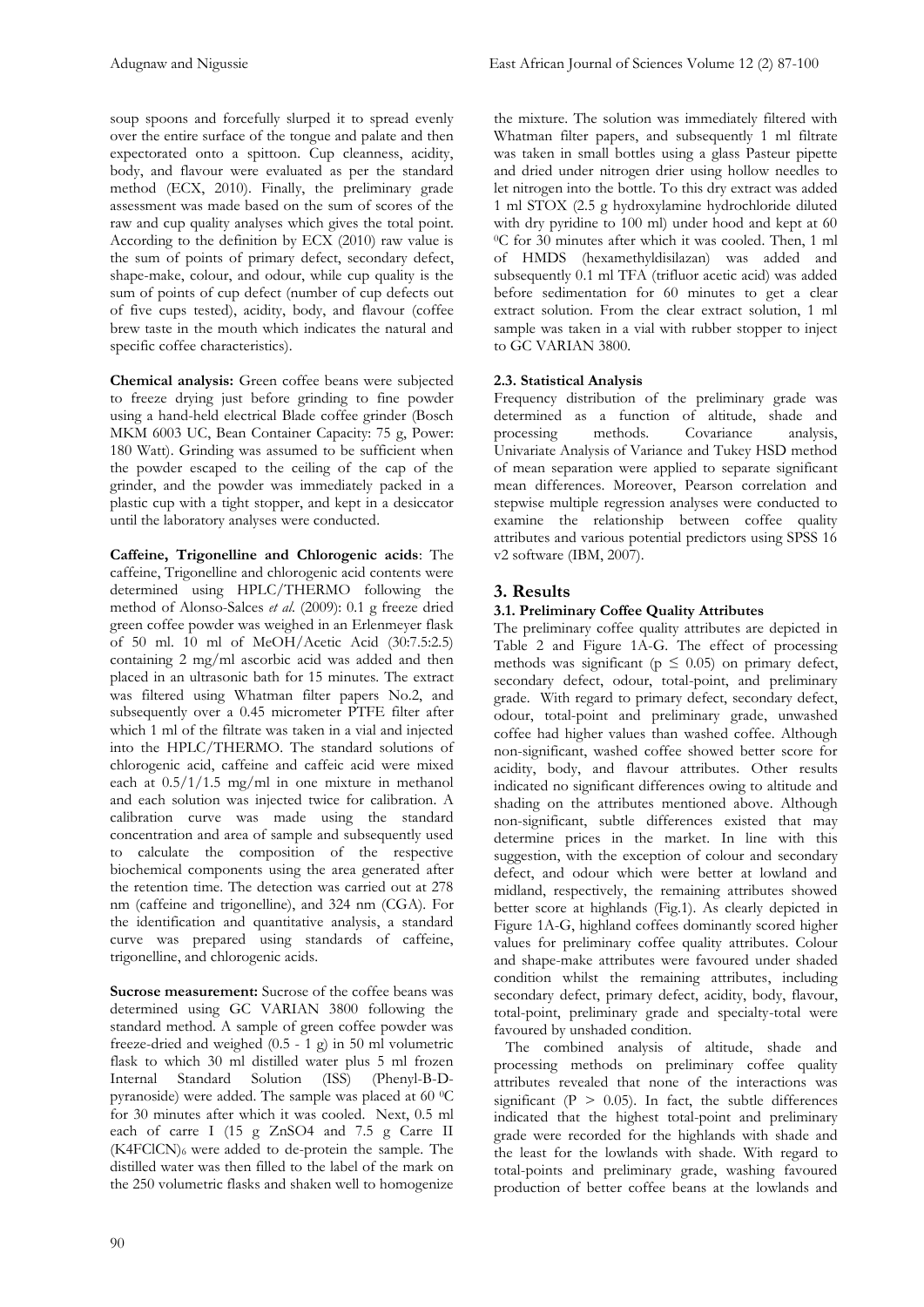midlands than not washing. However, the best unwashed coffees were obtained from the highlands. Both shaded and unshaded coffees had the highest quality score of

preliminary grade under the unwashed method of preparation than under the washed method of preparation.

|  |  |  |  |  |  |  |  | Table 2. Preliminary coffee quality attributes as affected by processing methods. |  |
|--|--|--|--|--|--|--|--|-----------------------------------------------------------------------------------|--|
|--|--|--|--|--|--|--|--|-----------------------------------------------------------------------------------|--|

| Sample lot | primary<br>defect | secondary<br>defect    | Odour@          | Acidity <sup>ε</sup>   | $Body^{\delta}$       | Flavour                | Total-<br>Point        | Preliminary<br>Grade†      | Specialty <sup>+</sup> |
|------------|-------------------|------------------------|-----------------|------------------------|-----------------------|------------------------|------------------------|----------------------------|------------------------|
| Washed     | $8.3 \pm 0.3b$    | $4.9 + 0.8b$           | $5.0 \pm 0.1$   | $11.5 \pm 0.3a$        | $10.2 \pm 0.4a$       | $10.5 \pm 0.4^{\circ}$ | $75.8 \pm 1.6$         | $2.9 \pm 0.2$              | $81.5 \pm 0.9^{\circ}$ |
| Unwashed   | $14.8 \pm 0.3^a$  | $11.6 \pm 0.9^{\circ}$ | $9.8 \pm 0.1^a$ | $10.8 \pm 0.3^{\circ}$ | $9.9 \pm 0.4^{\circ}$ | $10.3 \pm 0.4^a$       | $82.4 \pm 1.6^{\circ}$ | $2.3 \pm 0.2^{\mathrm{a}}$ | $80.0 \pm 0.9^{\circ}$ |
| P-value    | < 0.001           | < 0.001                | < 0.001         | 0.131                  | 0.631                 | 0.792                  | 0.007                  | 0.034                      | 0.235                  |
| <b>SD</b>  | 3.5               | 4.7                    | 2.5             | 1.4                    | 1.4                   | 1.8                    | 7.5                    | 0.8                        | 3.8                    |
| $CV\%$     | 30.8              | 57.6                   | 33.6            | 12.5                   | 14.5                  | l 7.5                  | 9.4                    | 29.3                       | 4.7                    |

Note: Means followed by the same letter within a column are not significantly different at 5% level of significance.

Preliminary grade is the ranking of the sum of raw and cup analysis points during preliminary assessment which helps to differentiate coffee that has potential for being sold as specialty coffee with other commercial coffees; <sup>+</sup>Specialty coffee is distinctive because of its full cup taste and little to no defects and commands premium prices in the international coffee market; <sup>8</sup>Body is the sensory perception of the mouth-feel of the brew. It is a combination of the fats, oils, and sediment swept off the surface of the freshly ground coffee particles and suspended in the unfiltered brew; <sup>E</sup>Acidity is the corporeal gustatory perception of the hydrogen ions present in the brew, an actual physical sensation on the tongue. @Odour is [olfactory perception,](https://www.vocabulary.com/dictionary/olfactory%20perception) [olfactory sensation,](https://www.vocabulary.com/dictionary/olfactory%20sensation) [smell,](https://www.vocabulary.com/dictionary/smell) which is the sensation that results when olfactory receptors in the nose are stimulated by particular chemicals in gaseous form; Flavour is the perceived combination of aroma and taste, with the modulation of the basic tastes: sweet, sour, bitter, salty, achieving a distinctive cup characteristic. The aroma is experienced retro-nasally through the back of the palate as the coffee is aerated in the mouth while it is slurped (SCAA, 2004; ECX, 2010).



The frequency of obtaining preliminary grade 1, 2, 3, 4, 5 and Q1, Q2, and commercial grade (3) was 2.8%, 41.7%, 44.4%, 5.6%, 2.8%, 8.3%, 41.7%, and 41.7%, respectively (Table 3). The high altitude contributed high number of first grade and Q1 grade point. Unshaded and unwashed coffee grade was better most

likely owing to favourable climatic conditions prevailing in south-western Ethiopia. Unwashed coffee had superior quality attributes most likely due to better physiological development and uniform maturity of the fruit under optimal weather conditions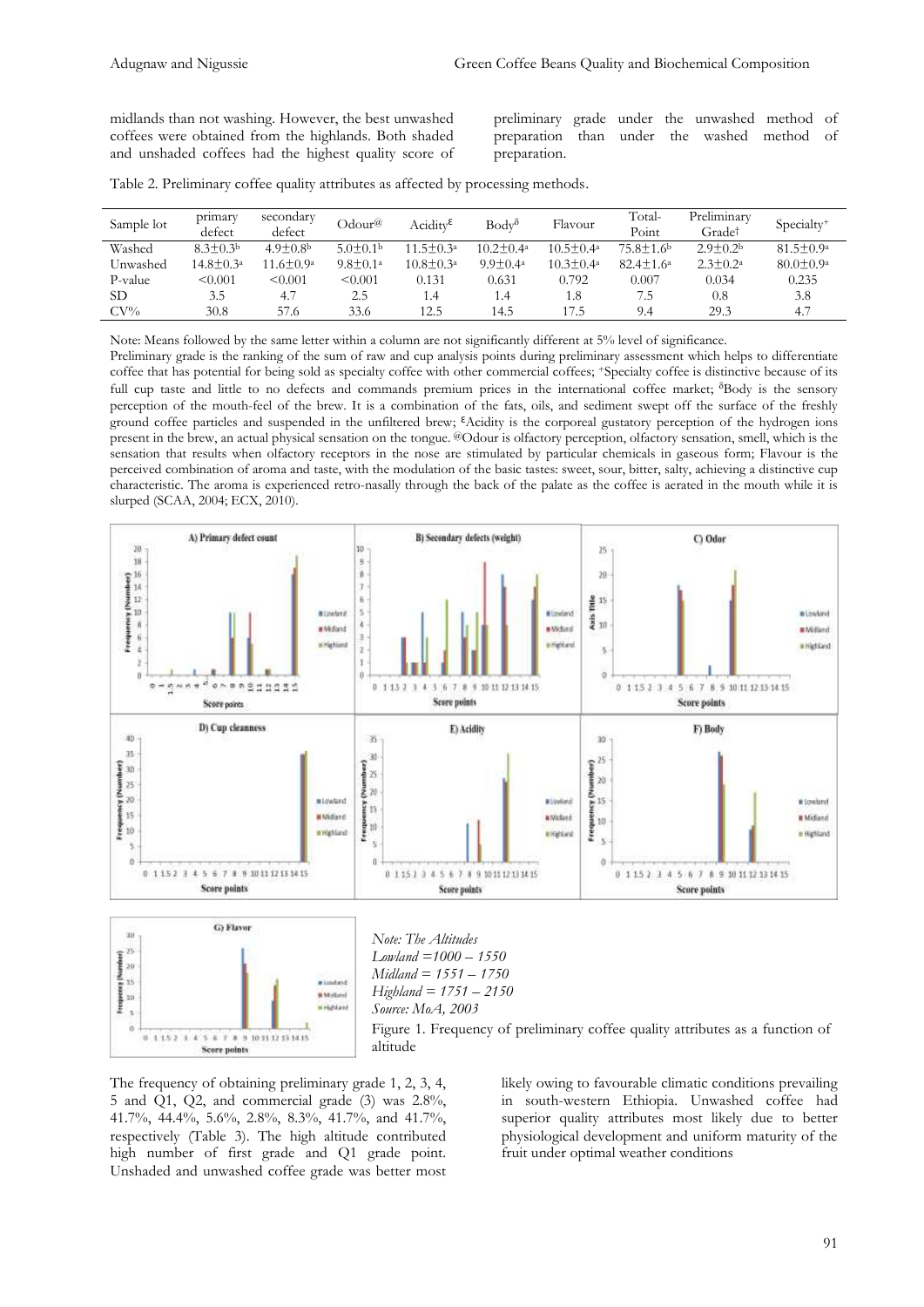| Factor                                   | Preliminary grade <sup>®</sup> |      |          |     |     | Specialty grade <sup>©</sup> |                |                 |                |  |
|------------------------------------------|--------------------------------|------|----------|-----|-----|------------------------------|----------------|-----------------|----------------|--|
|                                          |                                | ◠    |          |     | 5   | ( )1                         | O <sub>2</sub> | Commercial (C3) | Missing system |  |
| 1150 m altitude $(N=12)$                 |                                |      | $\Omega$ |     |     |                              |                |                 |                |  |
| 1545 m altitude( $N=12$ )                |                                |      | $\circ$  |     |     |                              |                |                 |                |  |
| 1802 m altitude $(N=12)$                 | 2                              | ∩    |          |     |     |                              |                |                 |                |  |
| Shaded $(N=6)$                           |                                |      |          |     |     |                              |                |                 |                |  |
| Unshaded( $N=6$ )                        |                                |      |          |     |     |                              |                |                 |                |  |
| Washed $(N=6)$                           |                                |      |          |     |     |                              |                |                 |                |  |
| Unwashed $(N=6)$                         |                                |      |          |     |     |                              |                |                 |                |  |
| $\binom{0}{0}$<br>Total<br>97.2<br>(2.8) | 2.8                            | 41.7 | 44.4     | 5.6 | 2.8 | 8.3                          | 41.7           | 41.7            | 8.3            |  |
| missing)                                 |                                |      |          |     |     |                              |                |                 |                |  |

Table 3. Frequency of Preliminary and specialty grade by altitude, shade and processing methods in south-western Ethiopia.

Note: ® Preliminary grade: According to ECX (2010) Grade 1 is the coffee that has a Total Value (Raw Value + Cup Quality value) of more than 85; Grade 2 between 75 -84; Grade 3 between 63 - 74; Grade 4 between 47 -62; and Grade 5 between 3 – 45 percent. ©Specialty Grade Green Coffee (Q1): According to SCAA (2004) specialty green coffee beans have no more than 5 full defects in 300 grams of coffee. No primary defects are allowed. A maximum of 5% above or below screen size indicated is tolerated. Specialty coffee must possess at least one distinctive attribute in the body, flavour, aroma, or acidity. It must be free of faults and taints. No Quakers (Unripened coffee beans, often with a wrinkled surface. Quakers do not darken well when roasted) are permitted. Moisture content is between 9-13%; Premium Coffee Grade (Q2): Premium coffee must have no more than 8 full defects in 300 grams. Primary defects are permitted. A maximum of 5% above or below screen size indicated is tolerated. It must possess at least one distinctive attribute in the body, flavour, aroma, or acidity. It must be free of faults and may contain only 3 Quakers. Moisture content is between 9-13%; Commercial Coffee Grade (C3): Commercial (Exchange grade) coffee must have no more than 9-23 full defects in 300 grams. It must be 50% by weight above screen size 15 with no more than 5% of screen size below 14. No cup faults are permitted and a maximum of 5 Quakers are allowed. Moisture content is between 9-13 % (SCAA, 2004; ECX, 2010).

The Variance Estimates of the Total-Point attribute indicated that on average, 7.1%, 2.3%, and 29.4% of the total variations were contributed by altitude, shade, and processing methods, respectively (Table 4).

Table 4 .Variance Estimates of Dependent Variables: Total-Point attributes.

| Component                | Estimate | Percent contributed for by |
|--------------------------|----------|----------------------------|
| Var (Altitude)           | 4.825    |                            |
| Var (Shade)              | 1.554    | 2.3                        |
| Var (Processing methods) | 19.919   | 29.4                       |
| Var (Error)              | 41.464   | 61.2                       |
| Total                    | 67.762   | 100.0                      |

Method: ANOVA (Type III Sum of Squares)

**3.2. Biochemical composition of green coffee beans**  The results of the biochemical compositions of green coffee beans are presented in Table 5.

**Caffeine:** The caffeine content of the coffee beans was unaffected by altitude, processing method, and shade.

**3-Caffeoylquinic (3-CQA):** The content of 3-CQA of the coffee beans was not affected by altitude and shade. However, it was significantly ( $P < 0.05$ ) affected by coffee processing method. The content of this chemical composition in cofffee beans was found to be significantly higher for unwashed cofffe beans than washed coffee beans by about 11%.

**4-Caffeoylquinic acid (4-CQA) and 5- Caffeoylquinic acid (5-CQA):** The contents of 4- CQA and 5-CQA of the coffee beans were affacted by altitude, with significantly higher contents obtained for the high and middle altitudes than the low altitude. However, the contents of the two biochemical

compositions were not affected by shade. On the other hand, coffee processing methods influenced the content of 5-CQA wheras it did not affect that of 4- CQA. Thus, the 5-CQA content of washed coffee was higher than that of unwashed coffee by about 3%.

**Feruloylquinic acids (FQA):** Altitude significantly (P < 0.05) influenced the coffee bean content of FQA, with significantly higher levels recorded for coffee beans originating from the low and middle altitudes than the high altitude. This means increasing the altitude at which coffee is grown reduces the FQA content of the bean. However, coffee processing method and shade did not affect this parameter.

**3, 4-Dicaffeoylquinic acids (3,4-DCQA) and 4,5- Dicaffeoylquinic acid** (**4,5-DCQA):** Altitude significantly ( $P \le 0.05$ ) influenced the contents of both 3, 4-DCQA and 4, 5-DCQA in the bean. But, shade did not affect the composition of both chemicals in the bean. Coffee beans originating from the low altitude areas contained significantly higher amounts of 3, 4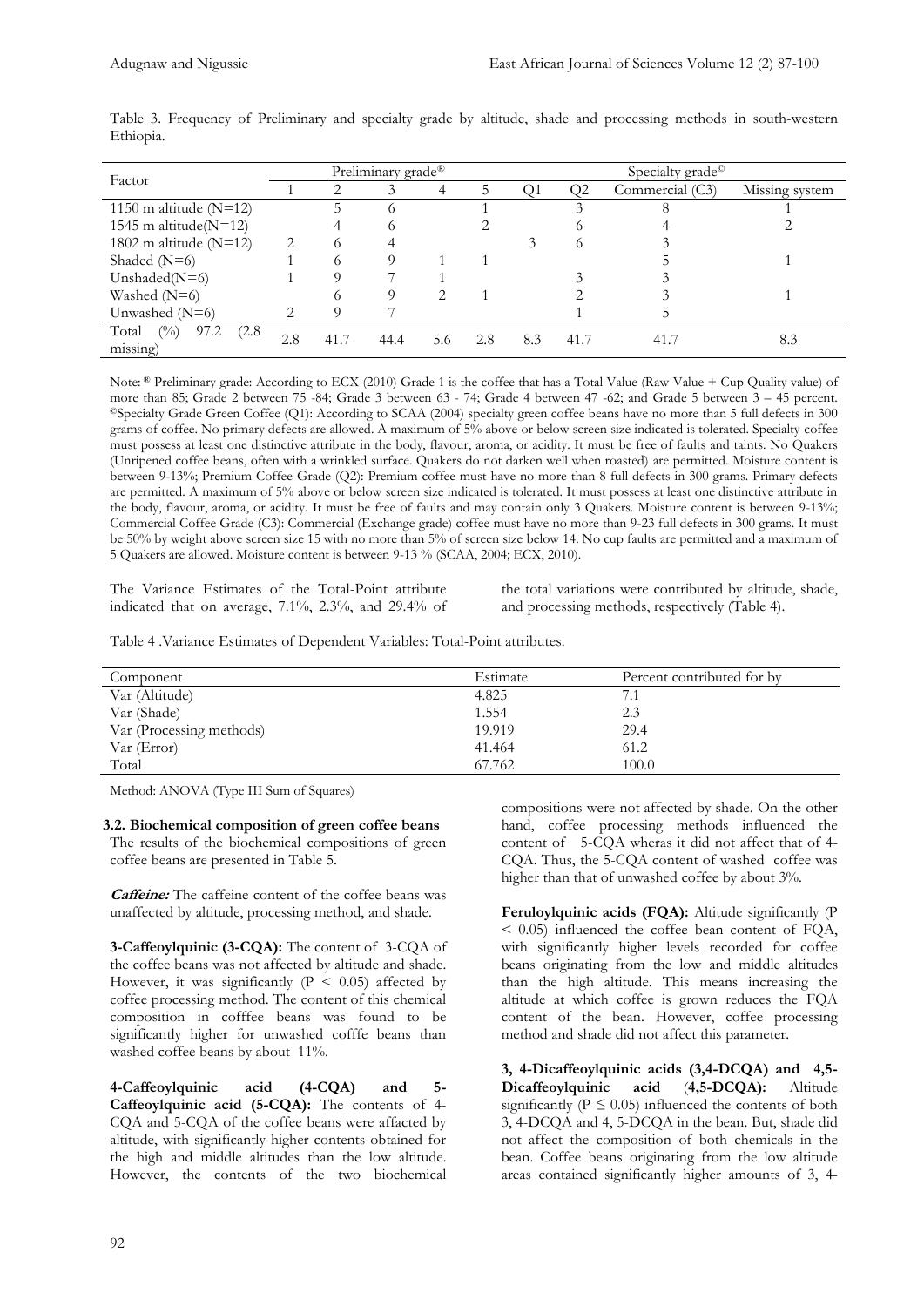DCQA than coffee beans that originated from the mid altitude and high altitude areas. Almost similarly, coffee beans that originated from low and mid altitude areas contained significantly higher amounts of 4, 5-DCQA than coffee beans that originated from the high altitude areas. The coffee bean content of 4, 5-DCQA was significantly influenced also by coffee processing method. Thus, washed coffee beans contained significantly higher amounts of 4, 5-DCQA than unwashed coffee beans. The 4, 5-DCQA content of washed coffee beans exceeded that of unwashed coffee beans by about 37%.

**Caffeoylferuloylquinic acids (CFQA):** The CFQA content of coffee beans was significantly  $(P< 0.05)$ affected by altitude, shade, and processing method. Thus, coffee beans that originated from the low and middle altitudes had significantly higher contents of CFQA than coffee beans that originated from the highlands. Unshaded coffee had significantly higher content of CFQA than shaded coffee. The content of CFQA in the bean obtained from coffee beans that originated from unshaded coffee trees was about 16% higher than the CFQA content of coffee beans that originated from shaded coffee trees. Unwahed coffee had significantly higher content of CFQA than shaded coffee. The amount of CFQA content obtained from unwashed coffee beans was about 46% significantly higher than that obtained from washed coffee beans.

**Total chlorogenic acid (TCGA):** The TCGA content of coffee beans was significantly ( $P < 0.05$ ) influenced by altitude and processing method, but not by shade. The TCGA content of coffee beans originating from the low and middle altitude significantly exceeded the content of TCGA obtained from coffee beans originating from the high altitude by about 8%. Similarly, the TCGA content of washed coffee beans significantly exceeded that of unwashed coffee beans by about 3%.

Sucrose: The sucrose content of green coffee beans was significantly influenced by altitude. However, the content of this biochemical composition in the coffee bean was unaffected by both shade and processing method. The results clearly indicated that, increasing the altitude where coffee is grown consistently decreased sucrose content of the beans. Thus, the sucrose content of coffee beans originating from the low altitude areas was significantly higher than the sucrose contents of coffee beans that originated from middle altitude and high altitude areas by about 17% and 27%, respectively.

**Trigonelline:** The trigonelline content of coffee beans was significantly ( $P \le 0.05$ ) influenced by altitude and processing method. Similarly, this chemical composition of the bean was significantly influenced by processing method. However, shade did not influence the content of this chemical composition in the coffee bean. Increasing the altitude at which coffee is grown significantly decreased the trigonelline content of the bean. Thus, the trigonelline content of coffee beans originating from the low altitude areas significantly exceeded the trigonelline content of coffee beans obtained from coffee beans originating from the middle altitude and high altitude by about 2% and 7%. Similarly, the trigonelline content of washed coffee beans significantly exceeded that of unwashed coffee beans by about 2%.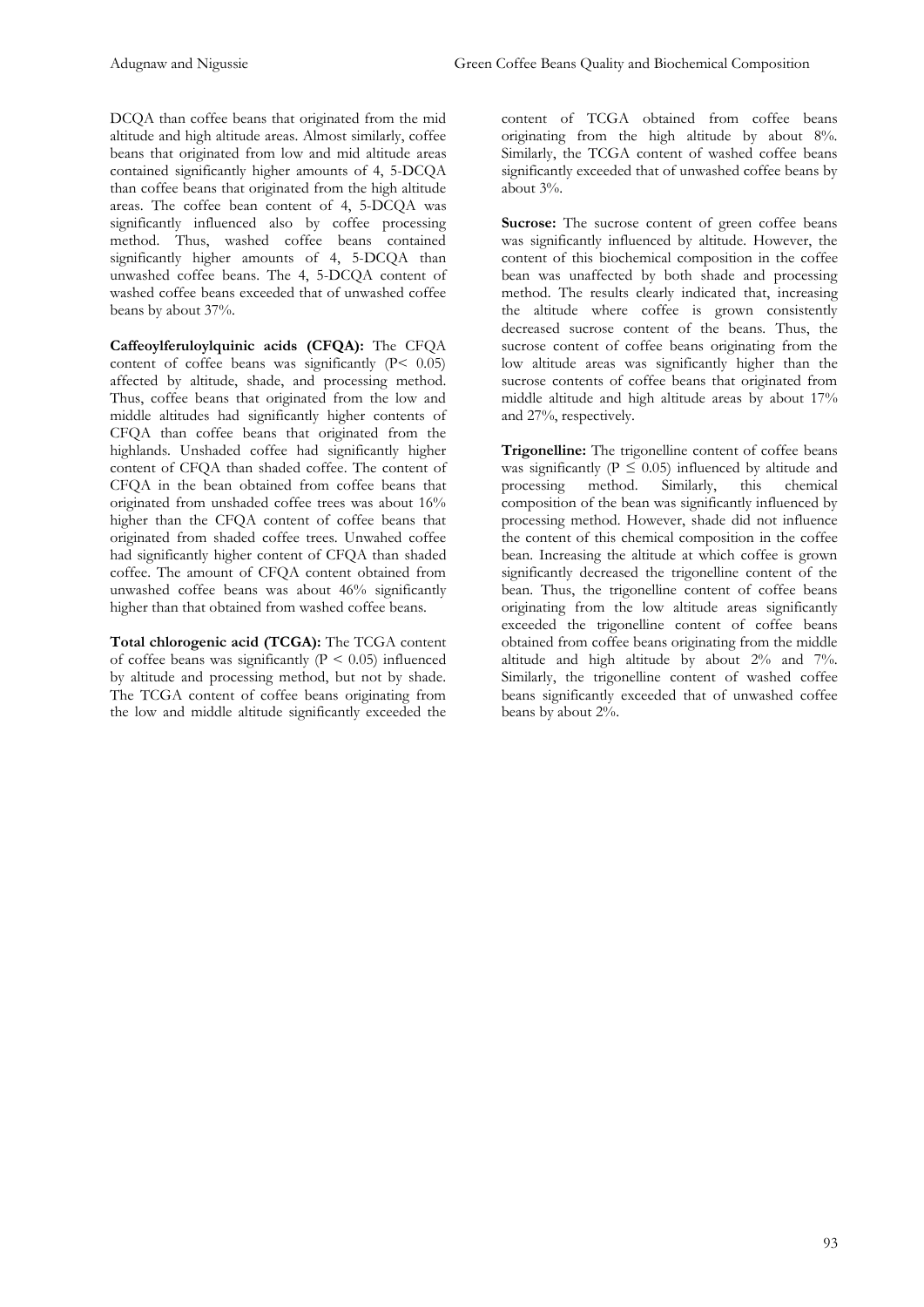| Variables of study |           | Caffeine       | 3-CQA                      | 4-CQA                      | 5-CQA                  | FQA                        | $3,4-$          | $4,5-$                   | <b>CFQA</b>                | <b>TCGA</b>                 | Sucrose                     | Trigonelline           |
|--------------------|-----------|----------------|----------------------------|----------------------------|------------------------|----------------------------|-----------------|--------------------------|----------------------------|-----------------------------|-----------------------------|------------------------|
|                    |           |                |                            |                            |                        |                            | <b>DCQA</b>     | <b>DCQA</b>              |                            |                             |                             |                        |
| Altitude (m)       | 1150(12)  | $13.6 \pm 0.2$ | $3.9 \pm 0.2$              | $5.7 \pm 0.1$ <sup>b</sup> | $27.2 \pm 0.3^{\rm b}$ | $4.5 \pm 0.2^{\mathrm{a}}$ | $4.1 \pm 0.2^a$ | $8.1 \pm 0.3^{\circ}$    | $4.0 \pm 0.1^a$            | $57.4 \pm 0.6^{\circ}$      | $58.8 \pm 2.2^{\mathrm{a}}$ | $87.6 \pm 0.3^{\circ}$ |
|                    | 1545(12)  | $14.4 \pm 0.2$ | $4.0 \pm 0.2$              | $6.4 \pm 0.1^a$            | $28.9 \pm 0.3^{\circ}$ | $4.8 \pm 0.2^{\mathrm{a}}$ | $2.9 \pm 0.2^b$ | $7.1 \pm 0.3a$           | $3.2 \pm 0.1^{\rm b}$      | $57.2 \pm 0.6^{\circ}$      | $50.1 \pm 2.2^b$            | $86.0 \pm 0.3b$        |
|                    | 1802(12)  | $13.9 \pm 0.2$ | $3.8 \pm 0.2$              | $6.0 \pm 0.1^{\circ}$      | $28.2 \pm 0.3^{\circ}$ | $4.2 \pm 0.2^b$            | $2.3 \pm 0.2^b$ | $5.8 \pm 0.3 b$          | $3.1 \pm 0.1^{\rm b}$      | $53.2 \pm 0.6^{\rm b}$      | $46.2 \pm 2.2^b$            | $81.6 \pm 0.3$ c       |
|                    | P-value   | 0.08           | 0.585                      | 0.013                      | 0.002                  | 0.014                      | < 0.001         | < 0.001                  | < 0.001                    | < 0.001                     | 0.001                       | < 0.001                |
| Shade              | Shaded    | $14.2 \pm 0.2$ | $3.8 \pm 0.1$              | $5.9 \pm 0.1$              | $27.9 \pm 0.2$         | $4.6 \pm 0.1$              | $2.9 \pm 0.2$   | $7.2 \pm 0.2$            | $3.2 \pm 0.1$ <sup>b</sup> | $55.4 \pm 0.5$              | $52.9 \pm 1.8$              | $84.8 \pm 0.3$         |
|                    | Unshaded  | $13.7 \pm 0.2$ | $4.1 \pm 0.1$              | $6.1 \pm 0.1$              | $28.2 \pm 0.2$         | $4.4 \pm 0.1$              | $3.2 \pm 0.2$   | $6.8 \pm 0.2$            | $3.7 \pm 0.1^a$            | $56.5 \pm 0.5$              | $50.5 \pm 1.8$              | $85.3 \pm 0.3$         |
|                    | P-value   | 0.111          | 0.123                      | 0.201                      | 0.531                  | 0.259                      | 0.215           | 0.354                    | 0.002                      | 0.12                        | 0.344                       | 0.274                  |
| Processing         | Washed    | $14.2 \pm 0.2$ | $3.7 \pm 0.1$ <sup>b</sup> | $6.0 \pm 0.1$              | $28.5 \pm 0.2^a$       | $4.6 \pm 0.1$              | $3.1 \pm 0.2$   | $8.1 \pm 0.2^{\text{a}}$ | $2.8 \pm 0.1$ <sup>b</sup> | $56.7 \pm 0.5^{\mathrm{a}}$ | $49.2 \pm 1.8$              | $85.9 \pm 0.3^{\circ}$ |
|                    | Unwashed  | $13.7 \pm 0.2$ | $4.1 \pm 0.1^a$            | $6.0 \pm 0.1$              | $27.6 \pm 0.2^b$       | $4.3 \pm 0.1$              | $3.1 \pm 0.2$   | $5.9 \pm 0.2^b$          | $4.1 \pm 0.1^a$            | $55.2 \pm 0.5^{\rm b}$      | $54.2 \pm 1.8$              | $84.2 \pm 0.3^{\rm b}$ |
|                    | P-value   | 0.111          | 0.029                      | 0.867                      | 0.025                  | 0.085                      | 0.945           | < 0.001                  | < 0.001                    | 0.029                       | 0.064                       | < 0.001                |
|                    | <b>SD</b> | 0.9            | 0.6                        | 0.5                        | 1.5                    | 0.6                        | 1.0             | 1.7                      | 1.0                        | 3.1                         | 11.0                        | 3.9                    |
|                    | $CV\%$    | 6.5            | 14.3                       | 8.7                        | 5.4                    | 13.7                       | 32.4            | 24.4                     | 28.1                       | 5.5                         | 21.3                        | 4.6                    |

Table 5. Effect of altitude, shade and processing methods on biochemical composition of green coffee beans in south-western Ethiopia.

Note: Means followed by the same letter are not significantly different at 5% level of significance; 3-CQA = 3-Caffeoylquinic acid; 4-CQA = 4-Caffeoylquinic acid; 5-CQA = 5-Caffeoylquinic acid;  $FQA = Feruloylquinc acids; 3,4-DCQA = 3,4-Dicaffeoylquinc acids; 4,5-DCQA = 4,5-Dicaffeoylquinc acid; CFQA = Caffeoylquinc acids; TCGA = total chlorogenic acid.$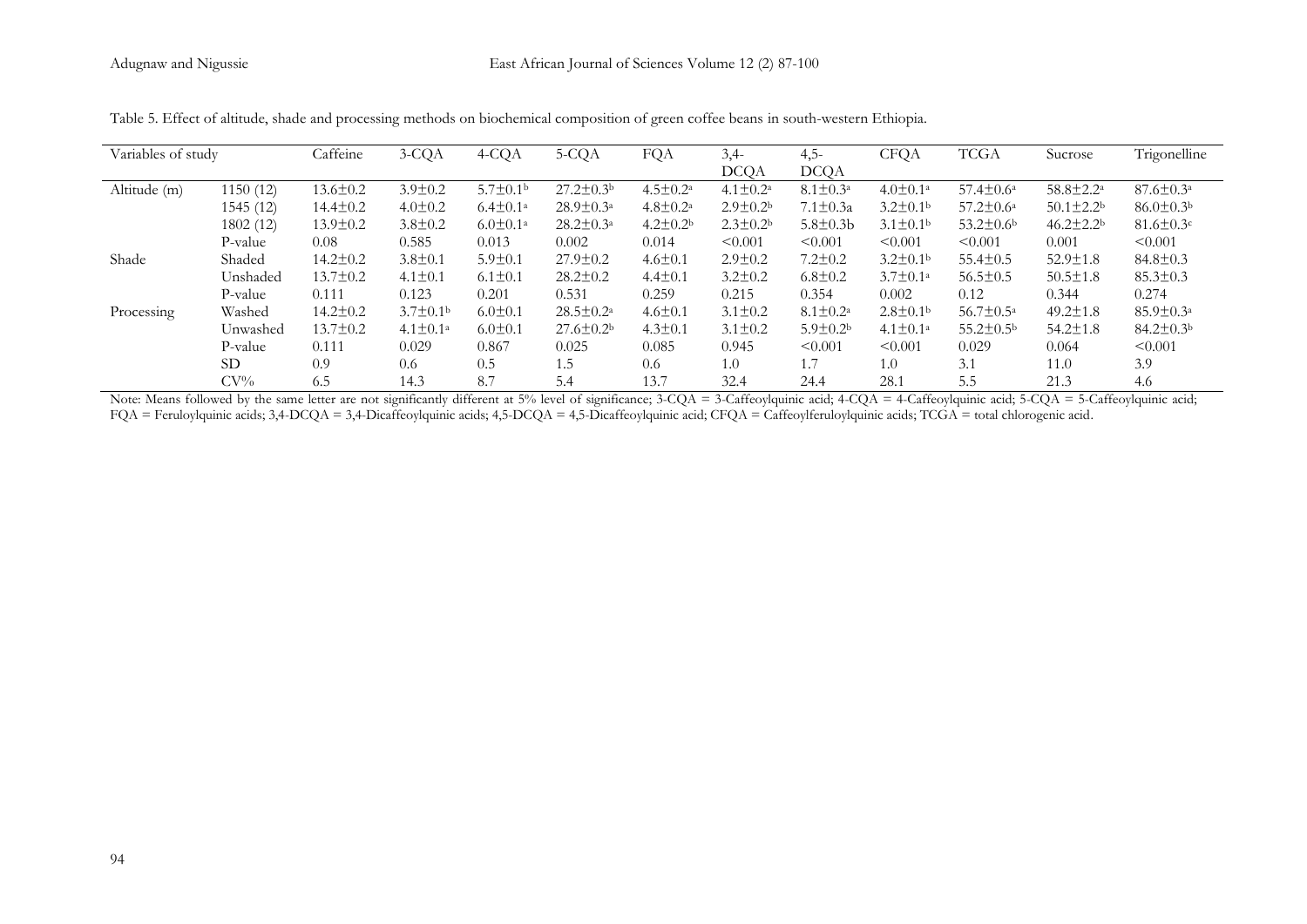#### **3.3. Stepwise Multiple Regression**

Stepwise multiple regressions were conducted to evaluate whether the biochemical compositions of the green coffee beans could predict preliminary coffee quality attributes. The regression analysis between biochemical compounds and preliminary coffee quality attributes (Tables 6 &7) showed significant contributions of the model to all attributes tested indicating significant positive regression weights. With regard to flavour, acidity, and shape-make, the predictors entered to first model included 4,5-DCQA, sucrose, and FQA, respectively (Table 6). The model contributed to about 16%, 14% and 11% of the total variations of flavour, acidity, and shape-make attributes, respectively. In this regard, the outcomes were negatively related to the respective predictors with the magnitude of 7.25%, 0.47%, and 5.85% of the variation in flavour, acidity, and shape-make accounted for by 4,5-DCQA, sucrose, and FQA, respectively (Table 6). With regard to odour attribute, three models (model 1, model 2 and model 3) contributed to about 44%, 67%, and 71% of the total variations, respectively. Among the predictors entered into the respective models, CFQA gave the best and positive prediction while 3,4-DCQA and 4,5-DCQA showed negative and respectively second and third most important prediction to the attribute. CFQA significantly affected odour attribute by 19.02% while

3,4-DCQA and 4,5-DCQA affected the attribute by 4.74% and 7.5% ( $P \le 0.001$ ). Regarding primary defect attributes, the model 1 & 2 showed significant contribution at the magnitude of 5.14% and 7.38%, respectively. In this regard, CFQA was found to be the best positive predictor followed by negative relation of 3, 4-DCQA with the magnitude of 21.19% and 10.63% of the variation of the outcome. Moreover, model  $1(P \le 0.002)$  &2  $(P \le 0.001)$  had significant contributions to secondary defect attribute contributing 2.47% and 4.47% variation in the outcome. Positive effect of CFQA and negative effect of trigonelline showed about 31% and 6% of the variation of secondary defect attribute. The Total-Point attribute which determines the final grade for marketing was most negatively affected by FQA ( $P \leq$ 0.013) followed by 3, 4-DCQA ( $P \le 0.017$ ) predictors (Table 7). First and second models significantly ( $p=0.001$  and  $P \le 0.001$ ) contributed for the variation of the outcome with the magnitude of about 2.6% and 3.8%, respectively. Thus, the final coffee grade could be most affected by increased level of the predictors in descending order of FQA and 3,4- DCQA composition of green coffee beans. This study did not reveal any association between the coffee quality attributes considered and biochemical compounds including caffeine, 3-CQA, 4-CQA, 5- CQA, and TCGA composition of green coffee beans.

Table 6. The model for stepwise regression of preliminary cup quality attributes on biochemical composition of green coffee beans in south-western Ethiopia.

| Dependant variable | Model | R    | $\mathbb{R}^2$ | Adjusted $\mathbb{R}^2$ | SE, of the Estimate | Model P-value (Regression) |
|--------------------|-------|------|----------------|-------------------------|---------------------|----------------------------|
| Flavour            |       | .397 | .158           | .133                    | 1.701               | 0.016                      |
| Acidity            |       | .379 | .143           | .118                    | 1.273               | 0.023                      |
| Odour              |       | .665 | .442           | .426                    | 1.837               | < 0.001                    |
|                    | 2     | .812 | .659           | .639                    | 1.457               | < 0.001                    |
|                    | 3     | .841 | .708           | .680                    | 1.370               | < 0.001                    |
| Shape-make         |       | .332 | .110           | .084                    | 1.037               | 0.048                      |
| Primary defect     |       | .717 | .514           | .500                    | 2.506               | < 0.001                    |
|                    | 2     | .859 | .738           | .722                    | 1.868               | < 0.001                    |
| Secondary defect   |       | .497 | .247           | .225                    | 4.045               | 0.002                      |
|                    | 2     | .692 | .479           | .447                    | 3.416               | < 0.001                    |
| Total-point        |       | .510 | .260           | .238                    | 6.522               | 0.001                      |
|                    | 2     | .615 | .378           | .340                    | 6.069               | < 0.001                    |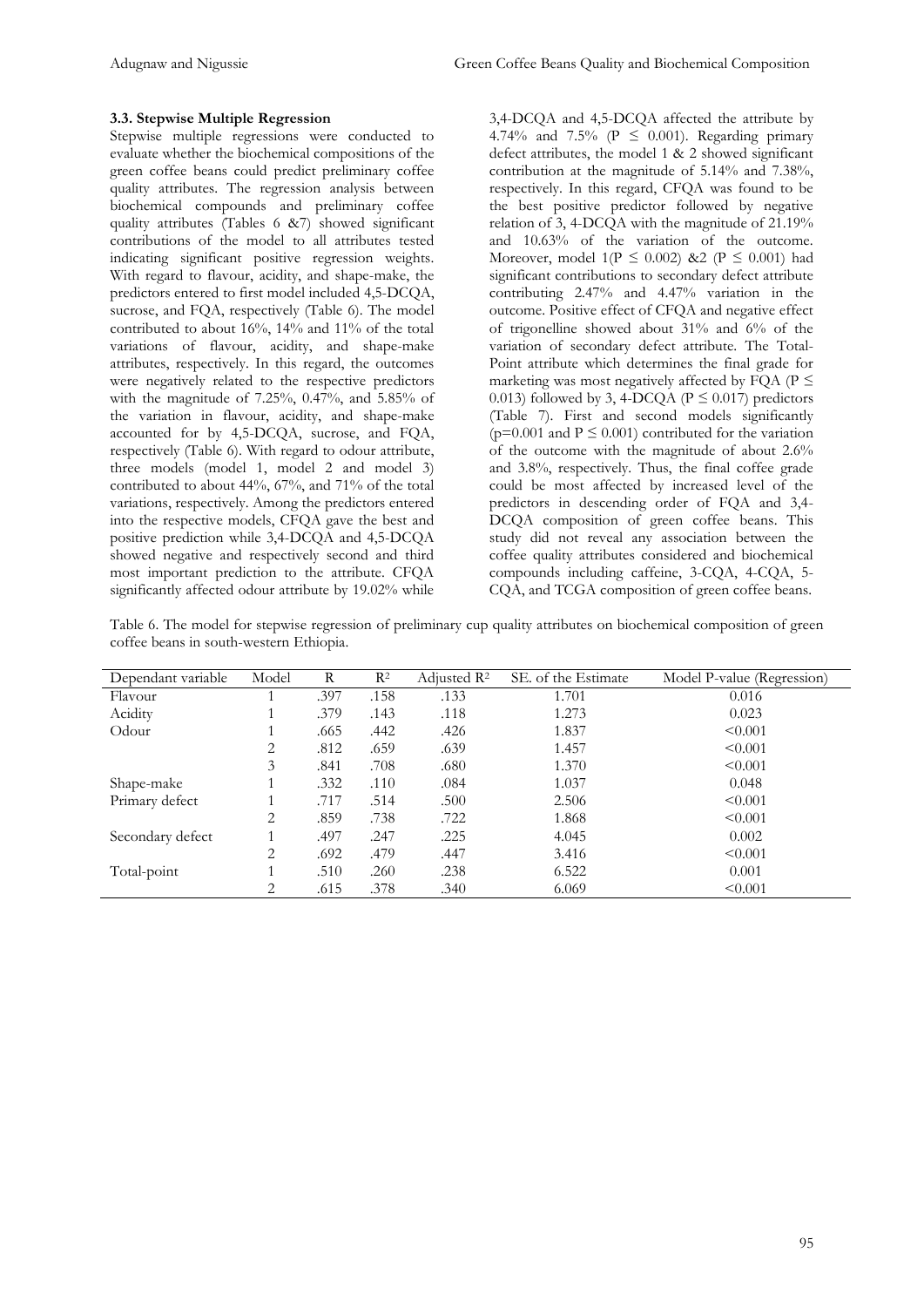| Dependant variable | Variable in the model | Unstandardized | Std.  | Standardized | T        | Sig.         |
|--------------------|-----------------------|----------------|-------|--------------|----------|--------------|
|                    |                       | Coefficients   | Error | Coefficients |          |              |
|                    |                       | В              |       | Beta         |          |              |
| Flavour            | 4,5-DCOA              | $-.725$        | .287  | $-.397$      | $-2.524$ | 0.016        |
| Acidity            | sucrose               | $-.047$        | .020  | $-.379$      | $-2.385$ | 0.023        |
| Odour              | <b>CFQA</b>           | 1.902          | .329  | .755         | 5.780    | $\leq 0.001$ |
|                    | $3,4$ -DCQA           | $-.474$        | .165  | $-.334$      | $-2.871$ | 0.007        |
|                    | 4,5-DCQA              | $-.749$        | .326  | $-.309$      | $-2.301$ | 0.028        |
| Shape-make         | FQA                   | $-.585$        | .285  | $-.332$      | $-2.053$ | 0.048        |
| Primary defect     | <b>CFQA</b>           | 2.119          | .344  | .580         | 6.162    | $\leq 0.001$ |
|                    | $3,4$ -DCOA           | $-1.063$       | .203  | $-.493$      | $-5.231$ | $\leq 0.001$ |
| Secondary defect   | <b>CFQA</b>           | 3.066          | .627  | .642         | 4.892    | $\leq 0.001$ |
|                    | trigonelline          | $-.590$        | .154  | $-.503$      | $-3.832$ | 0.001        |
| Total-point        | FQA                   | $-4.650$       | 1.779 | $-.383$      | $-2.614$ | .013         |
|                    | 3,4-DCOA              | $-1.602$       | .640  | $-.366$      | $-2.503$ | .017         |

Table 7. Regression of preliminary coffee qualities attributes on biochemical composition of green coffee beans in south-western Ethiopia.

## **4. Discussion**

The results indicated non-significant effect of altitude and shading on the studied coffee quality attributes. Consistent with the results of this study, findings by Avelino *et al*. (2005) in Costa Rica, Salvador at 1200 and 1300 meters above sea level also showed similar results where non-significant differences were observed between the varieties in either overall preference or body.

**Effect of altitude:** The general trend of attributes indicated that most highland samples scored better values than lowland and midland samples (Figure 1). As a result, high altitude contributed high number of first grade and Q1 grade point. Avelino *et al* (2005) also found a positive relation between altitude and taster preferences in Orosi and Santa Mar´ıa de Dota. Similar studies by Bertrand *et al*. (2006) found that samples originating from higher elevations (1350, 1400 and 1450 m) had higher beverage preference scores than samples from lower elevations (900, 1100, 1200 and 1300 m). The highest score values for highland coffees may be due to regulated temperature. The findings of Bertrand, *et al*. (2006), Guyot *et al*. (1996) and Rojas, (1985) are in agreement with this result in which elevation was explained by temperature. It is generally accepted that, in the tropical climate, an increase in elevation of 100 m decreases the mean daily temperature by 0.65–1 0C (Guyot *et al*., 1996). It is understood that temperature plays an important role in the phenologic cycle of coffee, particularly on berry development and physiological maturity. Coffee berries grown at high altitude experience lower temperatures which lengthen the maturation period leading to higher accumulation of aroma precursors (Avelino *et al*, 2005).

 Furthermore, at low altitudes where the climate is warmer than optimal for coffee, shade was found to improve physical quality and organoleptic attributes most likely owing to a reduction in heat-induced stress in the plant and a lengthening of the maturation period of coffee berries (Vaast and Bertrand, 2006).

This study showed that the mean value for 3,4-DCQA, 4,5-DCQA, CFQA, TCGA, sucrose, and trigonelline decreased in the order of lowland, midland and highland samples probably due to better physiological maturity at lower temperature which gives the beans longer time to complete physiological maturity (Avelino *et al*., 2005)**.** Trigonelline is an important precursor of the volatile compounds that contribute to the aroma and taste of roasted coffee (Malta and Chagas, 2009). However, for caffeine, 4-CQA, and 5-CQA, the values increased in the order of middle altitude, high altitude, and low altitude coffees whereas for 3-CQA and FQA the increase was in the order of middle altitude, low latitude, and high altitude samples. Factors such as variety, soil, microclimate management practices may result in slight variations (Vaast and Bertrand, 2006). It is well documented that leaf to fruit ratios are higher at high elevations than at low elevations because leaf life span is longer and result in an increased carbohydrate supply to berries and higher bean fat synthesis. Furthermore, berry flesh ripening is delayed at the lower temperatures encountered at higher elevations, allowing longer and better bean filling (Vaast and Bertrand, 2006). In another study by Bertrand *et al*. (2006) elevation was not found to be a determining factor in explaining variation in caffeine and trigonelline concentrations of beans. However, an increase in chlorogenic acid concentration with increasing elevations was reported by Decazy *et al*. (2003) who also reported a trend of more chlorogenic acid accumulation at lower elevations and sharp increments in fat concentration with increasing elevation.

 This study did not reveal any association between coffee quality attributes considered and biochemical compounds including caffeine, 3-CQA, 4-CQA, 5- CQA, and TCGA composition of green coffee beans. Studies by Bertrand *et al*. (2006) also discovered the same trend where caffeine, trigonelline, fat, sucrose and chlorogenic acid contents did not show good correlations with the sensory characteristics.

 Most highland samples scored better and contributed high number of first grade and Q1 grades. As the final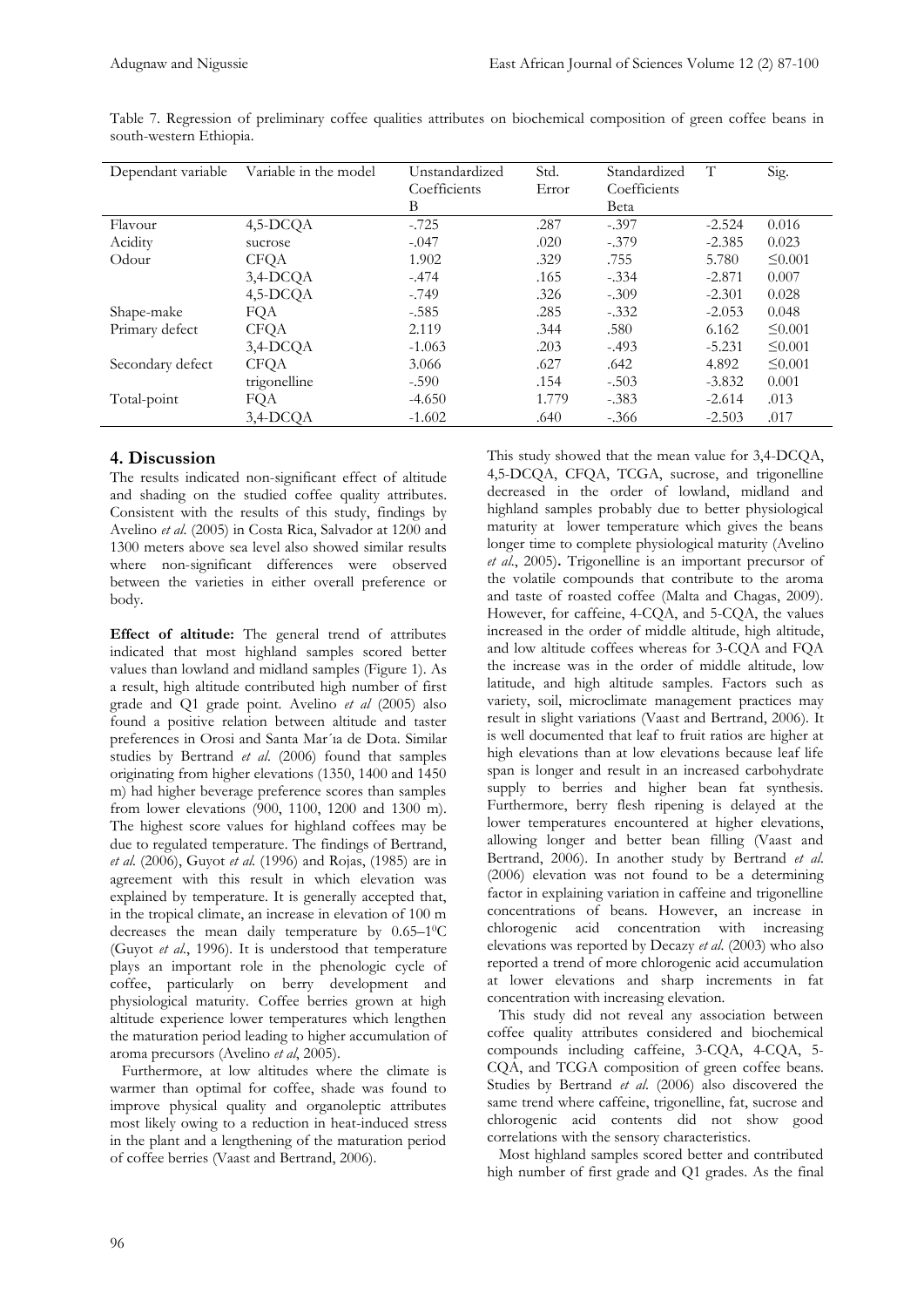coffee grade was most affected by increased level of FQA and 3,4-DCQA biochemical compositions of green coffee beans, which in turn increased with altitude, these compounds could help as an alternate and complementary means to predict coffee quality. Thus, the findings imply that coffee cultivation in Ethiopia needs to be gradually shifted towards higher altitudes particularly in response to the climate change and accompanying rising temperatures for sustainable production and for meeting the growing demand for quality coffee in the international market to increase farmers' income and foreign exchange earnings of the country.

**Effect of shade:** Most attributes were favoured by absence of shade as compared to shading most probably due to less competition from shade trees and prevailing optimal conditions for the coffee trees to grow and develop. Several researchers discussed on both negative and positive influences of shade on coffee quality depending on the ecological variables. For instance, DaMatta (2004) found positive effects in sub-optimal locations whereas Soto-Pinto *et al*. (2000) found negative effects when shade density is above 50%. In other studies, Bosselmann, *et al*. (2009) found negative effects of shade on sensory attributes and positive effects of altitude on physical attributes.

Similarly, Vaast *et al.* (2005) reported that shade reduces yield by 20–30% under optimal conditions although that is compensated by higher quality beans and coffee prices. Unshaded and unwashed coffee grade was better most likely due to favourable climatic conditions prevailing in south-western Ethiopia and most likely due to better physiological development and uniform maturity of the fruit under such optimal weather conditions. Consistent with this finding, Bosselmann *et al*. (2009) revealed that fragrance, acidity, body, sweetness and preference were negatively influenced by shade cover. Previous studies (DaMatta, F.M., 2004) have shown that shade has a positive impact on coffee quality at lower elevations, implying that optimal agronomic shade management for coffee quality needs site-specific considering climatic and other environmental conditions**.** Under optimal growing conditions, the need for shade declines and this could be an opportunity to maintain high density coffee trees to increase yield per hectare (Bosselmann *et al*. 2009). Thus, agronomic shade management for coffee quality should be site-specific considering climatic and other environmental conditions.

**Effect of processing methods:** Two types of processing methods were applied including washed coffee (green coffee prepared by wet processing of the fruit) and unwashed coffee (green coffee prepared by dry processing of the fruit). Unwashed coffee had superior values for primary defect, secondary defect, odour, total-point and preliminary grade while washed coffee showed better score for acidity, body, and flavour attributes which have a distinguishing influence on the ultimate taste profile of coffee origins. The results are in agreement with that of of Boot (2011) which summarized that washed coffee tended to have clarity of flavour and aroma that is often lacking in natural coffees. Accordingly, Acidity comes through more clearly, and the cup is generally cleaner that can have an intensely refreshing character. Some studies indicated that processing is determinant of quality recording higher scores for wet-processed coffee than for dry-processed coffee (Selmar *et al.,* 2006). This was assumed to be due to the fact that wet-processed coffee had a higher percentage of ripe fruit harvested, while dry-processed had a mixed range of ripe fruits. However, taking samples of similar ripeness showed significant differences in the beans between washed and unwashed lots (Selmar *et al*., 2006). Clarke and Macrae (1985) also noted that dry processed coffee has a better body due to the fact that the bean was in contact with its mucilage through a greater part of the processing phase, but wet processed Arabica tends to be aromatic with a fine acidity due to the formation of acids in under water fermentation, but some astringency. In line with this Gonzales Rios *et al*. (2006) found the importance of mucilage removal in water to obtain coffees with better aroma quality. The wet processed coffees were found pleasant with fruity aroma characteristics whereas those obtained by mechanical removal of mucilage were characterized by less pleasant aromatic notes. However, unwashed coffee showed higher value for 3-CQA and CFQA, washed had higher values for 5-CQA, 4,5-DCQA, TCGA and Trigonilline composition of green coffee beans. Furthermore, it was reported that the washed and unwashed methods played a role in complex metabolic processes of the beans during processing and drying due to effects on the sugars and flavor precursors present. Varying forms of variability in biochemical composition (lipid, chlorogenic acid, sugar and caffeine content) of green Arabica beans was found by Joet *et al*. (2010) where they reported a close correlation between the type of post harvest processing and the content of fructose and glucose in the coffee bean. Thus, a small amount of either hexos was present in washed coffee while in unwashed coffees they were significantly higher. It has been revealed that low levels of both fructose and glucose were associated with decrease in the wet process while dry processing did not influence much of Fructose and glucose levels. These metabolic processes may be related to germination, which starts to occur even when the period between harvest and final drying is short, and drying may cause stress metabolism that can also play a role in the chemical compounds present (Bytof *et al*., 2005).

# **5. Conclusion**

This study has demonstrated that both coffee quality attributes and contents of the associated chlorogenic acids, which markedly influence coffee quality and play an important role in the formation of coffee acidity and bitterness, generally improved in response to increased altitude under both shaded and unshaded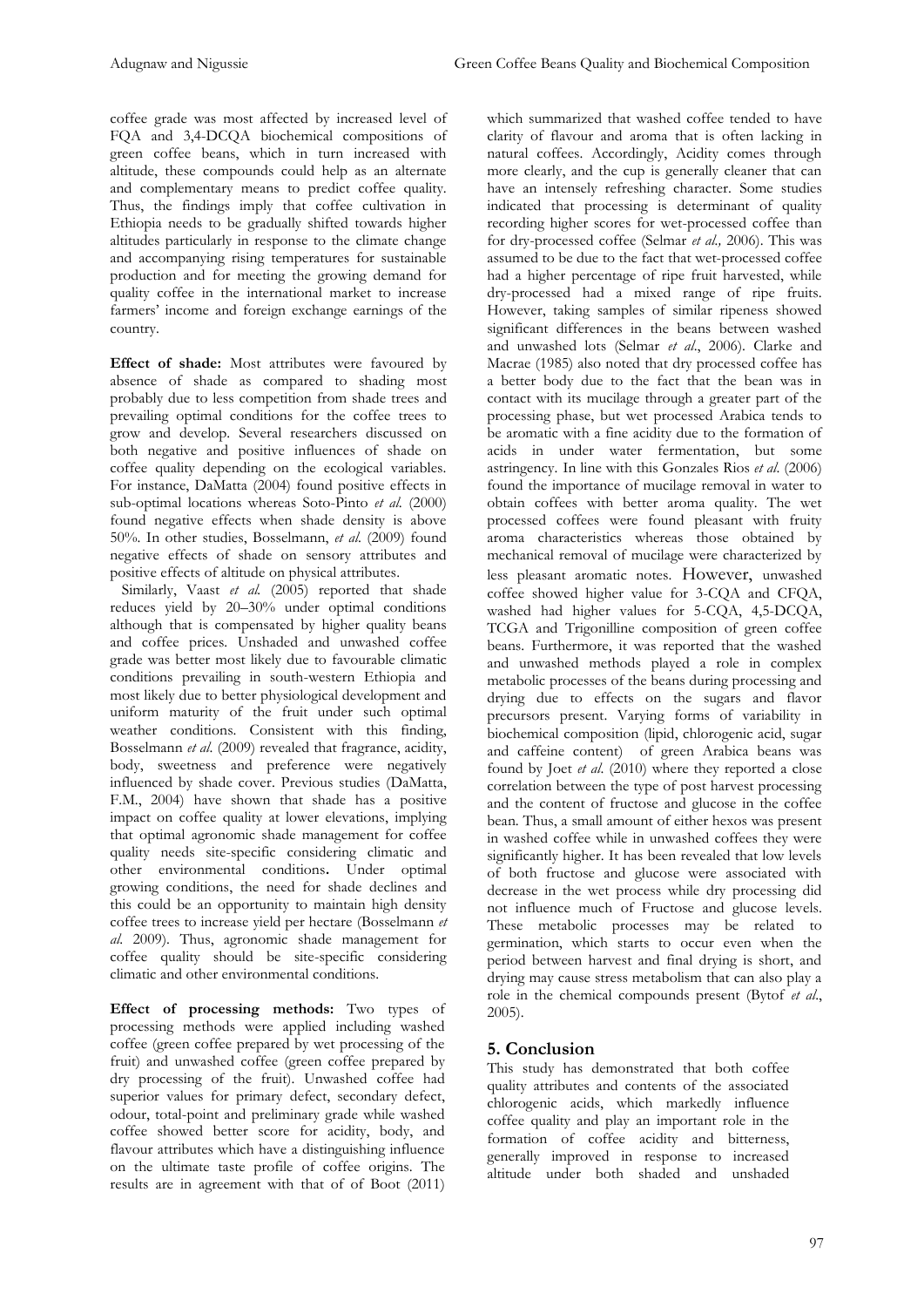conditions regardless of washing or not washing the beans. This implies that shifting the area of coffee production from lower to higher altitudes contributes to enhanced coffee quality attributes. This would enable better exploitation of the rising demands for quality coffees in the international market for enhancing foreign exchange earnings and income of coffee farmers in the country. Further research needs to be done to optimize the altitude at which to grow the plant for attaining the best quality coffee attributes desired by the international market.

## **6. Acknowledgements**

The authors are grateful to the IUC-JU Soil Fertility Project for funding the research. We are especially thankful for the laboratory facilities of Ghent University, Belgium through IUC-JU Soil Fertility Project for providing all facilities required to analyse the coffee bean samples. We are also indebted to Ethiopian Commodity Exchange for testing the coffee quality.

## **7. References**

- Adugnaw Mintesnot, 2014. Association of Arabica Coffee Quality with Geographic Origins in Ethiopia. PhD Dissertation, Haramaya University, Ethiopia, 129 pp.
- Adugnaw Mintesnot, Nigussie Dechassa and Ali Mohammed, 2015a. Association of Arabica Coffee Quality Attributes With Selected Soil Chemical Properties. *East African Journal of Sciences,* 9 (2): 73- 84.
- Adugnaw Mintesnot, Nigussie Dechassa and Ali Mohammed, 2015b. Bean Quality Attributes of Arabica Coffee Grown in Ethiopia and the Potential for Discovering New Specialty Coffees. *East African Journal of Sciences,* 9 (2): 121-130.
- Aerts, R., Gezahegn Berecha, Gijbels, P., Kitessa Hundera, Glabeke, S. V., Vandepitte, K., Muys, B. Rolda´ n-Ruiz, I., and Olivier, H. 2012. Genetic variation and risks of introgression in the wild *Coffea arabica* gene pool in south-western Ethiopian montane rainforests. *Evolutionary Applications,* ISSN 1752-4571. doi:10.1111/j.1752-4571.2012.00285.x. Blackwell Publishing Ltd.
- Alonso-Salces, R. M., Serra, F., Reniero, F., Berger, and K. ´ R. H. 2009. Botanical and Geographical Characterization of Green Coffee (Coffea arabica and Coffea canephora): Chemometric Evaluation of Phenolic and Methylxanthine Contents. *J. Agric. Food Chem*., 2009 (57): 4224–4235.
- Avelino, J., Barboza, B. Araya, J. C., Fonseca, C., Davrieux, F., Guyot, B., and Cilas, C. 2005. Effects of slope exposure, altitude and yield on coffee quality in two altitude terroirs of Costa Rica, Orosi and Santa Maria de Dota. *Journal of the Science of Food and Agriculture*, 85: 1869 - 1876.
- Balyaya, K. J. and Clifford, M. N. 1995. Chlorogenic acids and caffeine contents of monsooned Indian Arabica and robusta coffees compared with wet and dry processed coffees from the same geographic

area. In: Proc 16th Int. Sci. Coll. Coffee. ASIC, Paris, pp. 316-325.

- Bertrand, B., Vaast, P., Alpizar, E., Etienne, H., Davrieux F. and Charmetant, P. 2006. Comparison of bean biochemical composition and beverage quality of Arabica hybrids involving Sudanese-Ethiopian origins with traditional varieties at various elevations in Central America. *Tree Physiology,* 26: 1239–1248. http://treephys.oxfordjournals.org/ at Ghent University on March 15, 2013
- Bosselmann, A. S., Dons, K., Oberthur, T., Olse, C. S., Rabild, A. and Usma, H. 2009.The influence of shade trees on coffee quality in small holder coffee agroforestry systems in Southern Colombia. *Agriculture, Ecosystems and Environment*, 129: 253–260.
- Bytof, G., Knopp, S. E., Schieberle, P., Teutsch, I. and Selmar D. 2005. Influence of processing on the generation of γ-aminobutyric acid in green coffee beans. *European Food Research and Technology*, 220: 245–250.
- Clarke, R., and Macrae, R. 1985. Coffee chemistry (Vol. 1, p. 306). Elsevier Applied Science Publishers: London and New York.
- Clifford, M. N. 2003. Hierarchical Scheme for LC-MS n Identification of Chlorogenic acids. *J. Agric. Food. Chem.,* 51: 2900-2911.
- DaMatta, F. M. 2004. Ecophysiological constraints on the production of shaded and unshaded coffee: a review. *Field Crops Res*., 86: 99–114.
- Decazy, F., Avelino, J., Guyot, B., Perriot, J. J., Pineda, C. and Cilas, C. 2003. Quality of different Honduran coffees in relation to several environments. *J. Food Sci*., 68: 2356–2361.
- ECX (Ethiopia Commodity Exchange) (2010). ECX Coffee contracts. Addis Ababa, Ethiopia.
- Farah, A; de Paulis, T., Moreira, D. P., Trugo, L. C. and Martin, P. R. 2006. Chlorogenic acids and lactones in regular and water-decaffeinated arabica coffees. *J. Agric. Food Chem.,* 54: 374-381.
- Gichimu, B. M., Gichuru, E. K., Mamati, G .E. and Nyende, A. B. 2014. Biochemical Composition Within Coffea arabica cv. Ruiru 11 and Its Relationship With Cup Quality. *Journal of Food Research*, 3 (3): 31-44.
- Gonzalez-Rios, O., Suarez-Quiroz, M. L., Boulanger, R., Barel, M., Guyot, B., Guiraud, J. P. and Schorr‐ Galindo, S. 2006. Impact of "ecological" post-harvest processing on coffee aroma: II. Roasted coffee. *Journal of Food Composition and Analysis,* 20 (3-4): 297-307.
- Guyot, B., Manez, J.C., Perriot, J.J., Giron, J. and Villain, L. 1996. Influence de l'altitude et de l'ombrage sur la qualité des cafés arabica. Plant. *Rech. Dév.* 3: 272–280.
- ISO (International Standard) (2004). International Standard ISO 10470:2004.
- Joët, T., Laffargue, A., Descroix, F., Doulbeau, S., Bertrand, B., kochko, A. d. and Dussert, S. 2010. Influence of environmental factors, wet processing and their interactions on the biochemical composition of green Arabica coffee beans. *Food Chemistry,* 118 (3): 693-701.